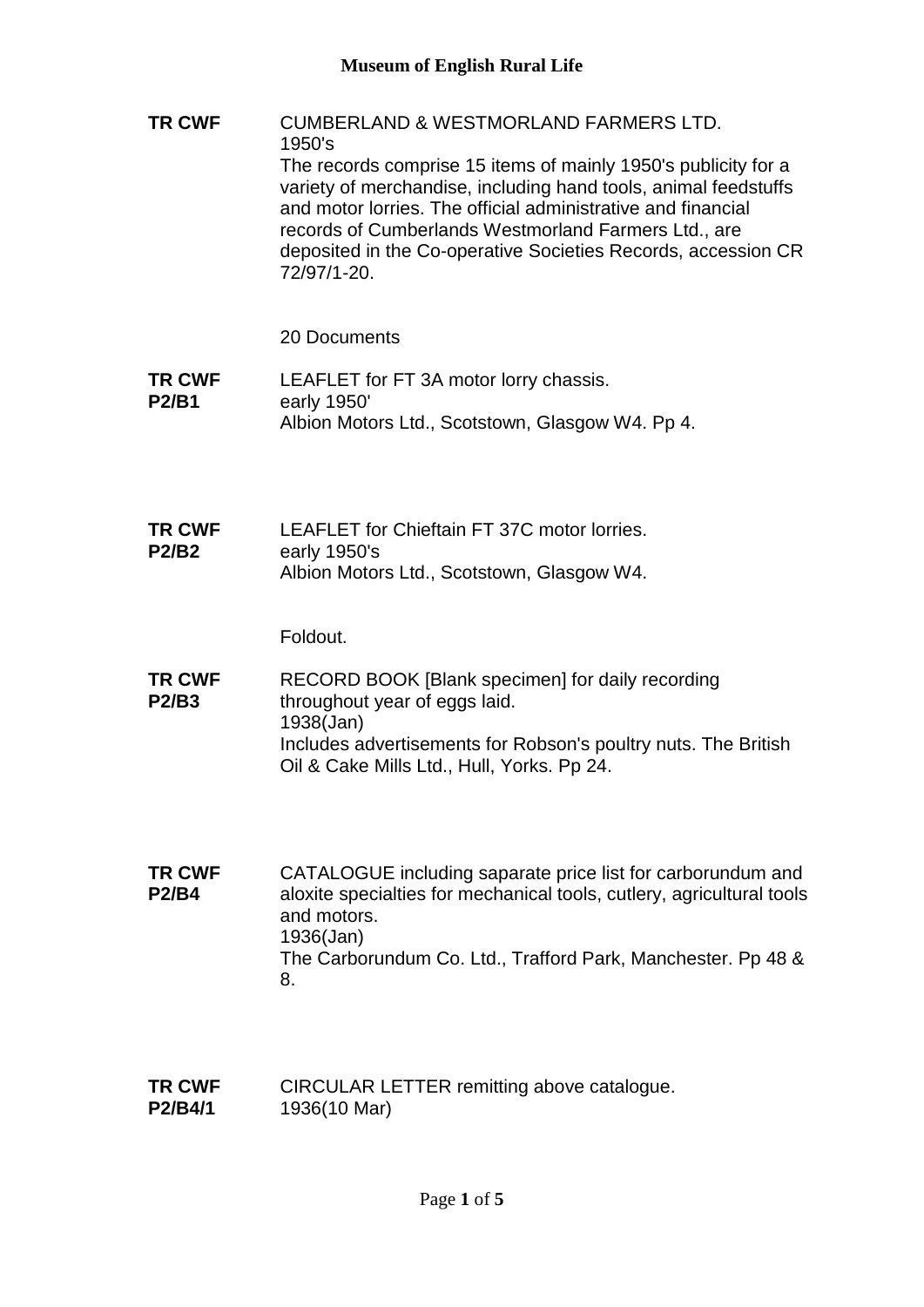**TR CWF P2/B5** BOOKLET including instructions for 2 speed lorry axles. 1950's Eaton Axles Ltd., 25 Victoria Street, London SW1. Pp 16. Two copies. **TR CWF P2/B6** CATALOGUE of hand tools 1950(Jan) Including shovels, ladles, scoops, pots, spades, forks, drags, rakes, slashers, hooks, hoes, trowels, edging knives, grubbers, cultivators, tree pruners, reels, augers, posthole borers, scythes, shears, sharpening stones, picks, pickaxes, mattocks, caulking tools, hammers, crowbars, wedges, chisels, axes, adzes, drain laying tools, road scrapers, blacksmith's tools, tongs, asphalt tools, tar cans, oil cans, buckets, wheel barrows, brick barrows, water carts, pitch boilers, hand carts, sack trucks, rubbish carts, tool boxes, huts, shelters, fire baskets, tool heaters, forges, rollers, brooms, brushes, road signs, saws, screens, riddles, rammers, mauls, hoods, stake drivers, hurrican lamps, grindstones, jacks, stocks, dies, vices, drain cleaning appliances, anvils, pipe cutters, wrenches, wire strainers, pulley and lifting blocks, sling chairs, trowels, ladders, pumps, oilskins,

rubber boots, donkey jackets, files, rasps, bar benders, drilling machines. English Tools Ltd., Clarington Forge, Wigan, Lancs. Pp 120.

**TR CWF P2/B6/1** CIRCULAR LETTER remitting above catalogue. 1950(Jun)

**TR CWF P2/B6/2** PRICE LIST for above catalogue. 1953(1 Jun) Pp 20.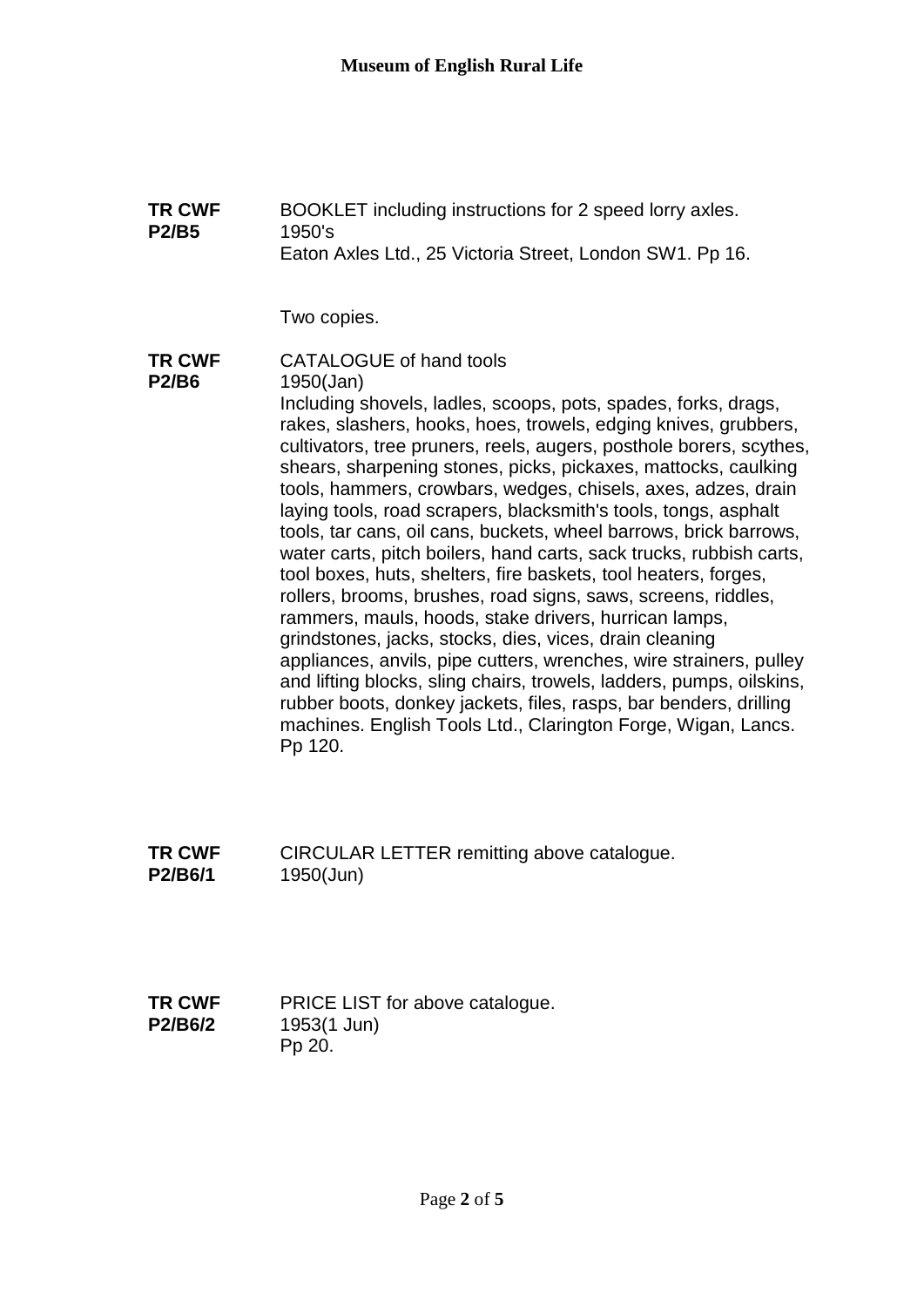## **Museum of English Rural Life**

- **TR CWF P2/B6/3** PRICE LIST for above catalogue. 1954(1 Nov) Pp 32.
- **TR CWF P2/B7** CATALOGUE including separate price list for petrol pumping outfits. 1955 H. J. Godwin Ltd., Quenington, Glos. Pp 12.

**TR CWF P2/B7/1** LEAFLET for one gallon enclosed petrol pumping outfits, type Pl. 1955 Pp 2.

Six copies.

**TR CWF P2/B7/2** LEAFLET for non-measuring fully-rotary petrol pumping outfits, type P4A. 1955 Pp 2.

Ten copies.

- **TR CWF P2/B7/3** LETTER remitting above, 3 items. 1956(17 Oct)
- **TR CWF P2/B8** TRADE CARD for paper sack manufacturers. 1950's A. & S. Henry & Co. (Paper Sacks) Ltd., Bankhall Lane, Liverpool 20.
- **TR CWF P2/B9** CATALOGUE of office furniture and equipment including desks, table, office suites, bookcases, card index equipment, drawing office equipment, plan cabinets, filing cabinets, steel cupboards, lockers, safes, partitioning, shelving, adding machines,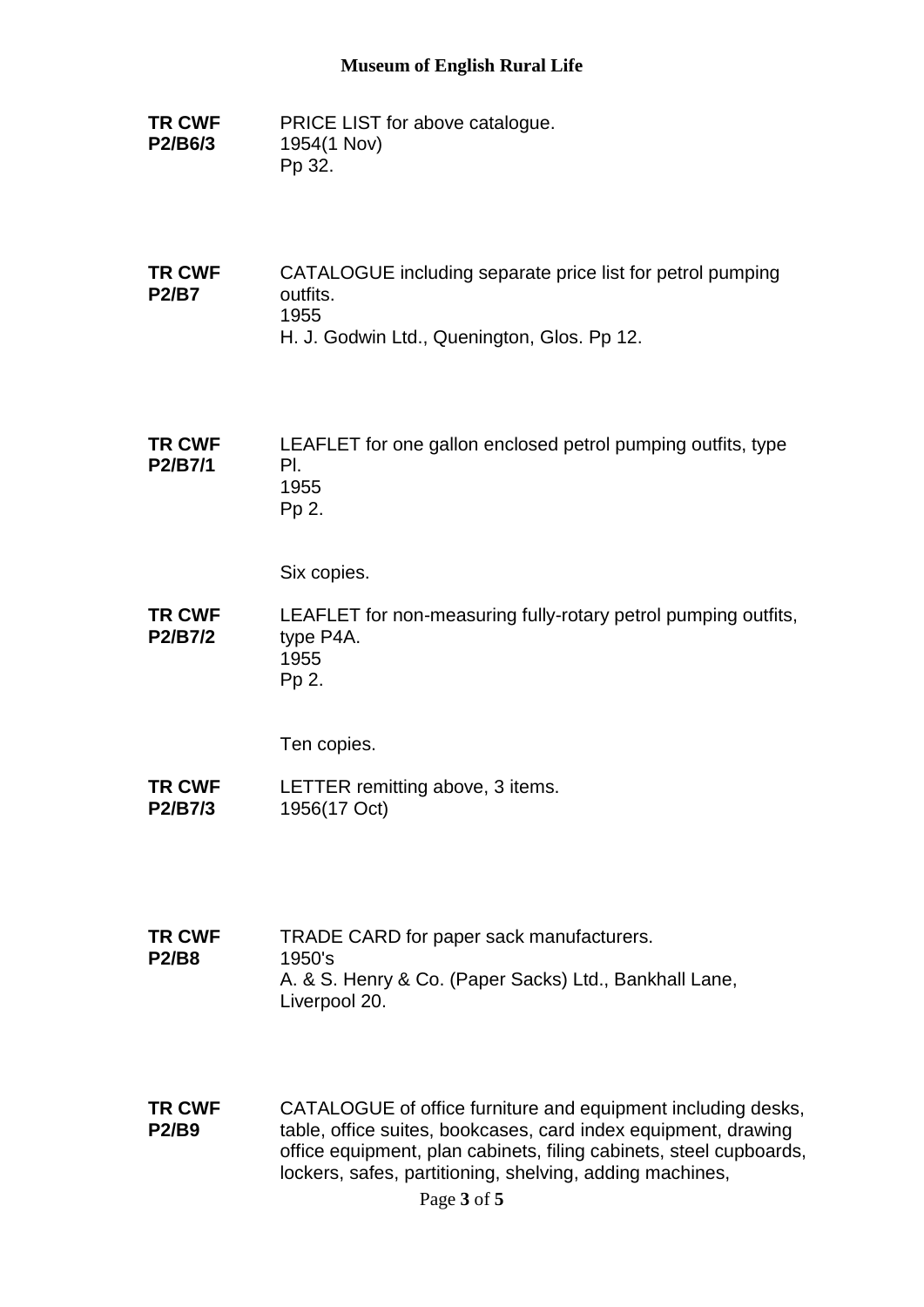## **Museum of English Rural Life**

calculators, dictation equipment, duplicators, files, inter-coms, letter openers, rubber stamps, signs, scales, hole punchers, paper clips and grips, filing trays, guillotines, staplers, clocks, deed boxes, ash trays, filing and loose leaf stationary,. D. Mathews & Son Ltd., 14 - 16 Manchester Street, Liverpool. 1951(May) Pp 56.

**TR CWF P2/B10** LEAFLET for Morris-Commercial, long wheelbase, forward control 5 ton lorries with 6 cylinder diesel engines. 1953(Mar) Morris Commercial Cars Ltd., Adderley Park, Birmingham.

Foldout.

**TR CWF P2/B11** LEAFLET for Morris-Commercial, normal control 5 ton lorries with 100 HP, 6 cylinder engines. 1950's Morris Commercial Cars Ltd., Adderley Park, Birmingham.

Foldout.

- **TR CWF P2/B12** CATALOGUE of animal feedstuffs for cattle, sheep, pigs and poultry, also brief history of the farm. late 1930's J. L. Shirley & Son Ltd., Bletchley, Bucks. Pp 46.
- **TR CWF P2/B12/1** PRESS ADVERTISEMENT [Reprint] concerning milk yields of a cow fed on Shirley's dairy cake. late 1930's "Farmer & Stockbreeder" and "Farmers Weekly".
- **TR CWF P2/B13** PRICE LIST of animal feedstuffs for cattle, sheep, pigs, poultry, horses, and rabbits. 1940(Jan) For agents. Joseph Thorley Ltd., King's Cross, London N1. Pp 20.